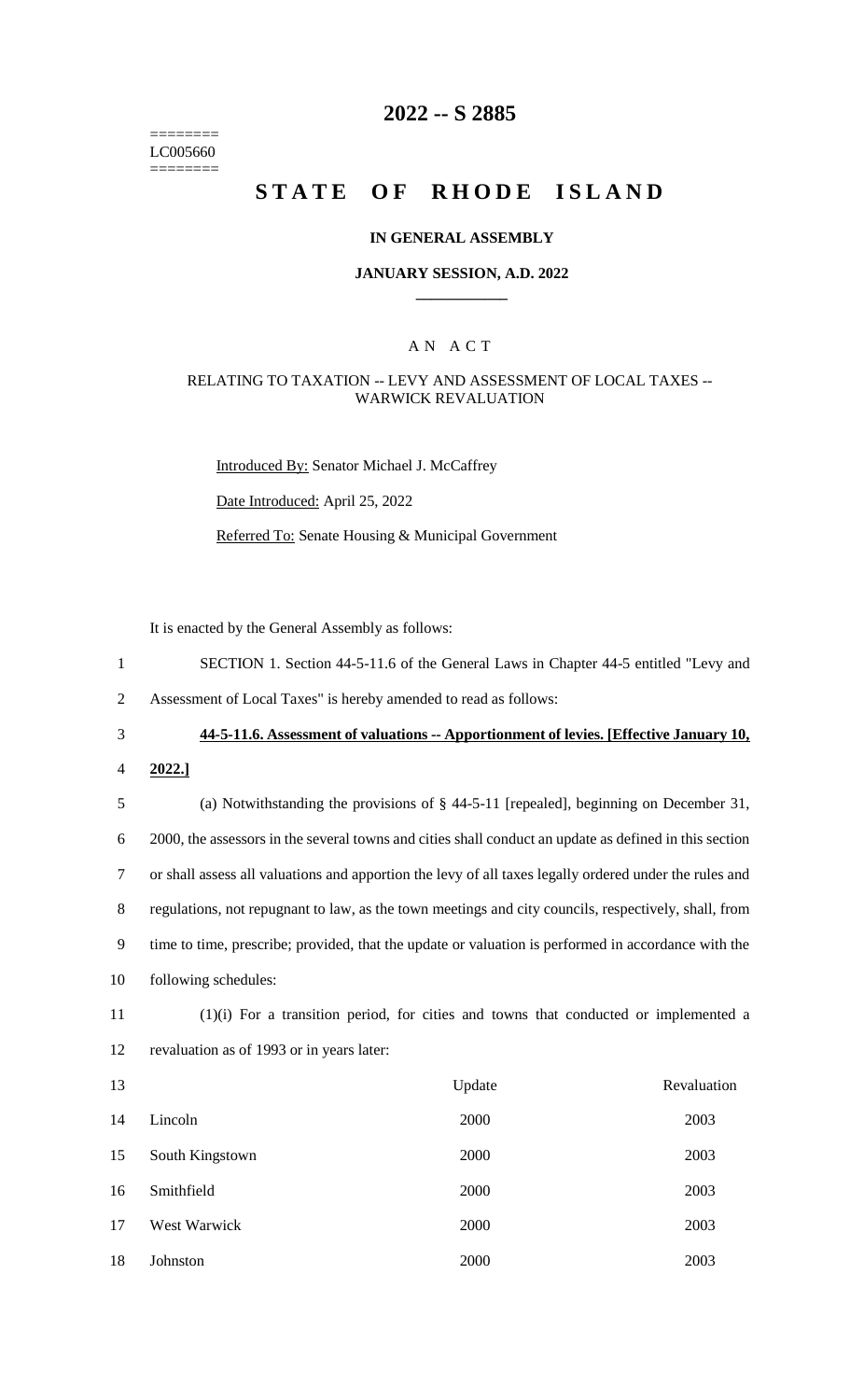| $\mathbf{1}$   | Burrillville                                                                                | 2000      |           | 2003        |  |
|----------------|---------------------------------------------------------------------------------------------|-----------|-----------|-------------|--|
| $\overline{2}$ | North Smithfield                                                                            | 2000      |           | 2003        |  |
| 3              | <b>Central Falls</b>                                                                        | 2000      |           | 2003        |  |
| $\overline{4}$ | North Kingstown                                                                             | 2000      |           | 2003        |  |
| $\mathfrak{S}$ | Jamestown                                                                                   | 2000      |           | 2003        |  |
| 6              | North Providence                                                                            | 2001      |           | 2004        |  |
| $\overline{7}$ | Cumberland                                                                                  | 2001      |           | 2004        |  |
| $8\,$          | <b>Bristol</b>                                                                              | 2004      |           | 2001        |  |
| 9              | Charlestown                                                                                 | 2001      |           | 2004        |  |
| 10             | East Greenwich                                                                              | 2002      |           | 2005        |  |
| 11             | Cranston                                                                                    | 2002      |           | 2005        |  |
| 12             | Barrington                                                                                  | 2002      |           | 2005        |  |
| 13             | Warwick                                                                                     | 2003      |           | 2006        |  |
| 14             | Warren                                                                                      | 2003      |           | 2006        |  |
| 15             | East Providence                                                                             | 2003      |           | 2006        |  |
| 16             | (ii) Provided that the reevaluation period for the town of New Shoreham shall be extended   |           |           |             |  |
| 17             | to 2003 and the update for the town of Hopkinton may be extended to 2007 with no additional |           |           |             |  |
| 18             | reimbursements by the state relating to the delay.                                          |           |           |             |  |
| 19             | (iii) The implementation date for this schedule is December 31, of the stated year.         |           |           |             |  |
| 20             | (iv) Those cities and towns not listed in this schedule shall continue the revaluation      |           |           |             |  |
| 21             | schedule pursuant to $\S$ 44-5-11 [repealed].                                               |           |           |             |  |
| 22             | $(2)(i)$ For the post-transition period and in years thereafter:                            |           |           |             |  |
| 23             |                                                                                             | Update #1 | Update #2 | Revaluation |  |
| 24             | Woonsocket                                                                                  | 2002      | 2005      | 2008        |  |
| 25             | Pawtucket                                                                                   | 2002      | 2005      | 2008        |  |
| 26             | Portsmouth                                                                                  | 2001      | 2004      | 2007        |  |
| 27             | Coventry                                                                                    | 2001      | 2004      | 2007        |  |
| 28             | Providence                                                                                  | 2003      | 2006      | 2009        |  |
| 29             | Foster                                                                                      | 2002      | 2005      | 2008        |  |
| 30             | Middletown                                                                                  | 2002      | 2005      | 2008        |  |
| 31             | Little Compton                                                                              | 2003      | 2006      | 2009        |  |
| 32             | Scituate                                                                                    | 2003      | 2006      | 2009        |  |
| 33             | Westerly                                                                                    | 2003      | 2006      | 2009        |  |
| 34             | West Greenwich                                                                              | 2004      | 2007      | 2010        |  |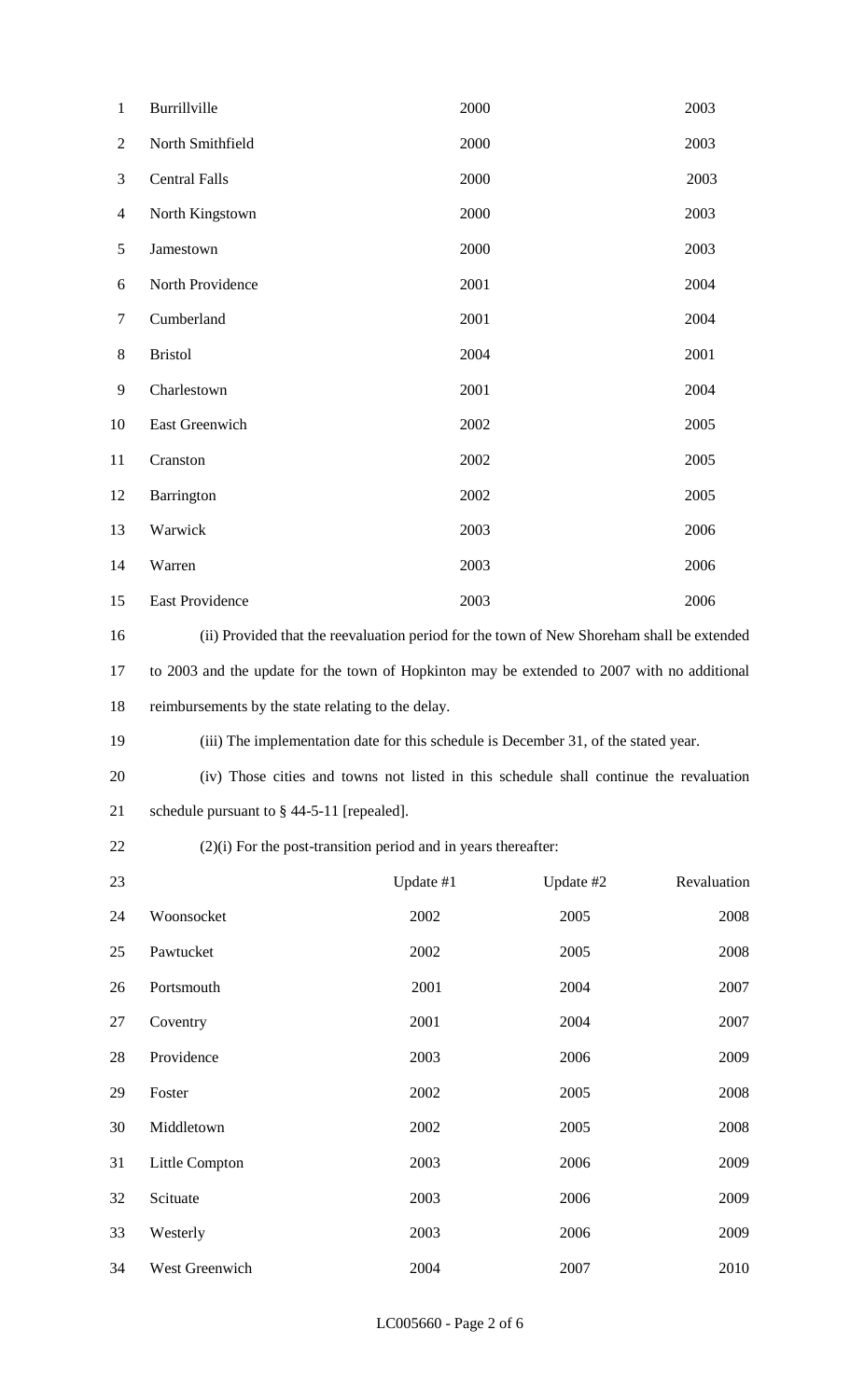| $\mathbf{1}$   | Glocester            | 2004 | 2007 | 2010 |
|----------------|----------------------|------|------|------|
| $\mathbf{2}$   | Richmond             | 2004 | 2007 | 2010 |
| $\mathfrak{Z}$ | <b>Bristol</b>       | 2004 | 2007 | 2010 |
| $\overline{4}$ | Tiverton             | 2005 | 2008 | 2011 |
| $\mathfrak{S}$ | Newport              | 2005 | 2008 | 2011 |
| 6              | New Shoreham         | 2006 | 2009 | 2012 |
| $\tau$         | Narragansett         | 2005 | 2008 | 2011 |
| $8\,$          | Exeter               | 2005 | 2008 | 2011 |
| $\mathbf{9}$   | Hopkinton            | 2007 | 2010 | 2013 |
| 10             | Lincoln              | 2006 | 2009 | 2012 |
| 11             | South Kingstown      | 2006 | 2009 | 2012 |
| 12             | Smithfield           | 2006 | 2009 | 2012 |
| 13             | West Warwick         | 2006 | 2009 | 2012 |
| 14             | Johnston             | 2006 | 2009 | 2012 |
| 15             | Burrillville         | 2006 | 2009 | 2012 |
| 16             | North Smithfield     | 2006 | 2009 | 2012 |
| 17             | <b>Central Falls</b> | 2006 | 2009 | 2012 |
| 18             | North Kingstown      | 2006 | 2009 | 2012 |
| 19             | Jamestown            | 2006 | 2009 | 2012 |
| 20             | North Providence     | 2007 | 2010 | 2013 |
| 21             | Cumberland           | 2007 | 2010 | 2013 |
| 22             | Charlestown          | 2007 | 2010 | 2013 |
| 23             | East Greenwich       | 2008 | 2011 | 2014 |
| 24             | Cranston             | 2008 | 2011 | 2014 |
| 25             | Barrington           | 2008 | 2010 | 2014 |
| 26             | Warwick              | 2009 | 2012 | 2015 |
| 27             | Warren               | 2009 | 2012 | 2016 |
| 28             | East Providence      | 2009 | 2012 | 2015 |

 (ii) The implementation date for the schedule is December 31 of the stated year. Upon the completion of the update and revaluation according to this schedule, each city and town shall conduct a revaluation within nine (9) years of the date of the prior revaluation and shall conduct an update of real property every three (3) years from the last revaluation. Provided, that for the town of Bristol, the time for the first statistical update following the 2010 revaluation shall be extended from 2013 to 2014 and said statistical update shall be based on valuations as of December 31, 2014,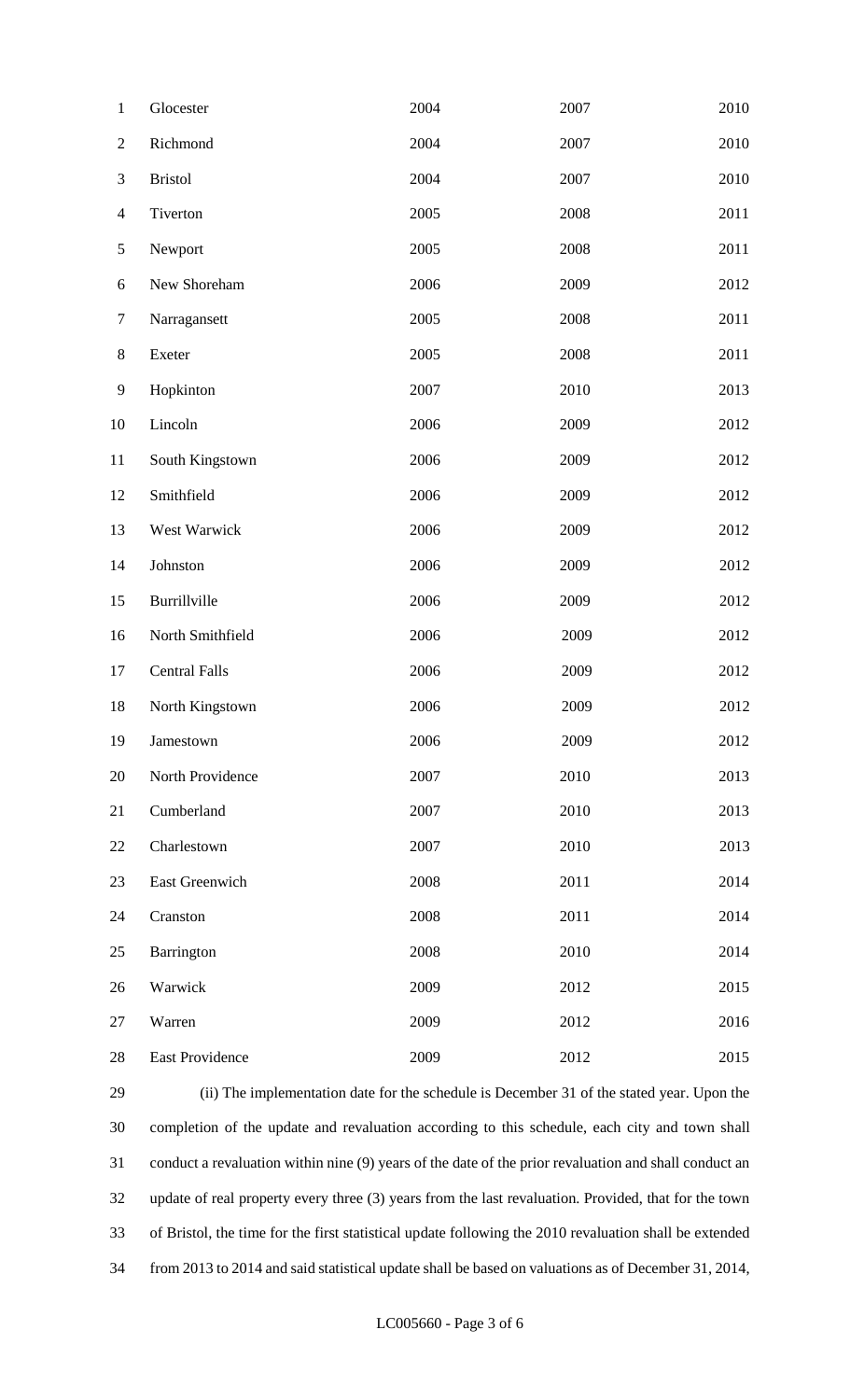and the first revaluation following the December 31, 2014, and 2015 statistical revaluation shall be extended from 2016 to 2019 and said revaluation shall be based on valuations as of December 31, 2018, and, that for the city of Woonsocket, the time of the first statistical update following the 2017 revaluation shall be extended from 2020 to 2021, and the statistical update shall be based on the 5 valuations as of December 31, 2021, and, that for the city of Warwick, the time for the second statistical update following the 2015 revaluation shall be extended from 2021 to 2022 and said statistical update shall be based on valuations as of December 31, 2022. (iii) Cities and towns shall not change the assessment of any property based on the purchase price of the property after a transfer occurs except in accordance with a townwide or citywide

 revaluation or update schedule; provided that, this prohibition shall not apply to completed new real estate construction.

 (b) No later than February 1, 1998, the director of the department of revenue shall promulgate rules and regulations consistent with the provisions of this section to define the requirements for the updates that shall include, but not be limited to:

15 (1) An analysis of sales;

(2) A rebuilding of land value tables;

(3) A rebuilding of cost tables of all improvement items; and

 (4) A rebuilding of depreciation schedules. Upon completion of an update, each city or town shall provide for a hearing and/or appeal process for any aggrieved person to address any issue that arose during the update.

 (c) The costs incurred by the towns and cities for the first update shall be borne by the state in an amount not to exceed twenty dollars (\$20.00) per parcel. The costs incurred by the towns and cities for the second update shall be borne eighty percent (80%) by the state (in an amount not to exceed sixteen dollars (\$16.00) per parcel) and twenty percent (20%) by the town or city, and in the third update and thereafter, the state shall pay sixty percent (60%) of the update (not to exceed twelve dollars (\$12.00) per parcel) and the town or city shall pay forty percent (40%); provided, that for the second update and in all updates thereafter, that the costs incurred by any city or town that is determined to be a distressed community pursuant to § 45-13-12 shall be borne eighty percent (80%) by the state and twenty percent (20%) by the city or town for all updates required by this section.

 (d) The office of municipal affairs, after consultation with the League of Cities and Towns and the Rhode Island Assessors' Association, shall recommend adjustments to the costs formula described in subsection (c) of this section based upon existing market conditions.

(e) Any property that is either exempt from the local property tax pursuant to § 44-3-3 or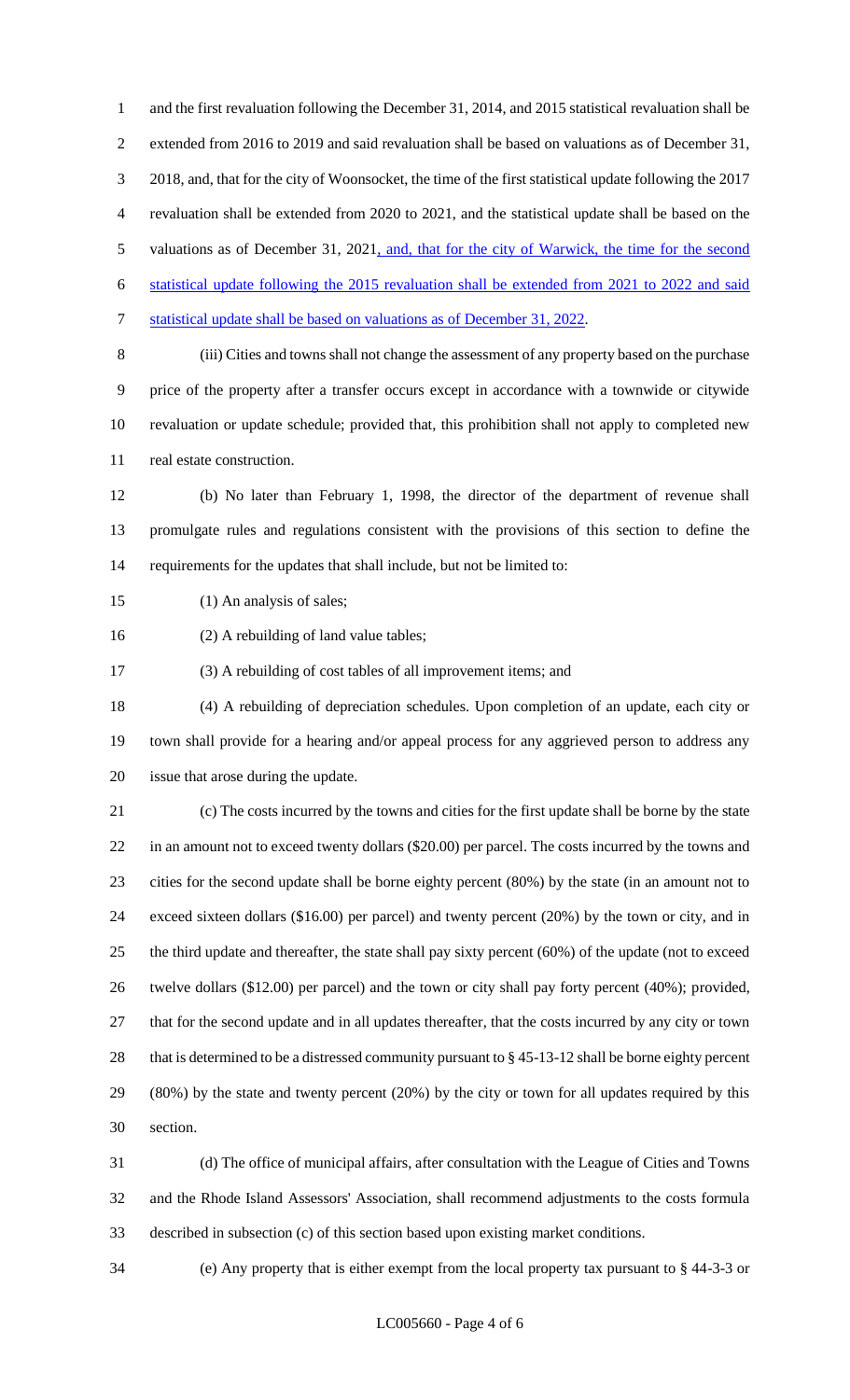pays a city or town an amount in lieu of taxes is not required to have its values updated pursuant to this section and the property is not eligible for the reimbursement provisions of subsection (c) of this section. However, those properties that are exempt from taxation and are eligible for state appropriations in lieu of property tax under the provisions of § 45-13-5.1 are eligible for state reimbursement pursuant to subsection (c) of this section, provided, that these properties were revalued as part of that city or town's most recent property revaluation.

 (f) No city or town is required to conduct an update pursuant to this section unless the state has appropriated sufficient funds to cover the state's costs as identified in subsection (c) of this section.

 (g) Any city or town that fails to conduct an update or revaluation as required by this section, or requests and receives an extension of the dates specified in this section, shall receive the same amount of state aid under §§ 45-13-1, 45-13-5.1, and 45-13-12 in the budget year for which the new values were to apply as the city or town received in state aid in the previous budget year; provided, however, if the new year's entitlement is lower than the prior year's entitlement, the lower amount applies, except for the town of New Shoreham for the fiscal year 2003.

 (h) Any bill or resolution to extend the dates for a city or town to conduct an update or revaluation must be approved by a two-thirds (⅔) majority of both houses of the general assembly. SECTION 2. This act shall take effect upon passage.

#### ======== LC005660 ========